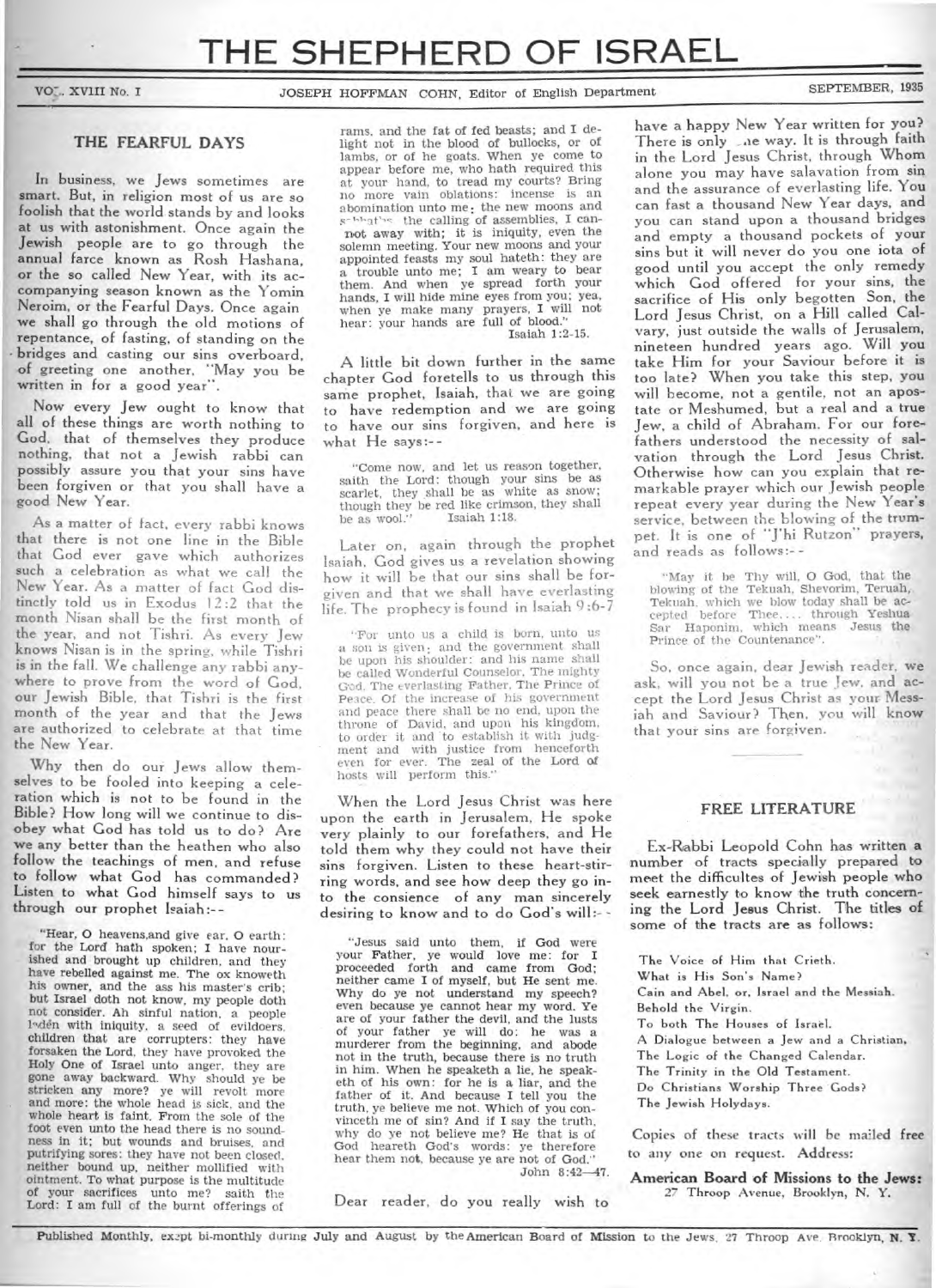### **SHEPHERD OF ISRAEL**

# **A DRINK FROM THE FOUNTAIN**

("Whosoever drinketh of the water **that <sup>I</sup>**shall give him shall never thirst; **but the** water that I shall give him shall **be in him** a well of water springing up **into everlasting** life." **John 4:14**) everlasting life."

And one of the Pharisees desired him that he would eat with him. And he went into the Hharisee's house, and sat down to meat. And, behold, a woman in the city, which was a sinner, when she knew that Jesus sat at meat in the Pharisee's house, brought an alabaster box of ointment, **And stood at his feet behind** him weeping, **and began to wash his feet with tears, and did wipe them with the hairs of her head, and kissed his feet, and anointed them with the ointment. Now when the Pharisee which had bidden him saw it, he spake within himself, saying, This man, if he were a prophet, would have known who and what manner of woman this is that toucheth him; for she is a sinner. And Jesus answering said unto him, Simon, I have somewhat to say unto thee. And he saith, Master, say on. There was a certain creditor which had two debtors: the one owed five hundred pence, and the other fifty. And when they had nothing to pay, he frankly forgave them both. Tell me therefore, which of them will love him most? Simon answered and said, I suppose that he, to whom he forgave most. And he said unto him, Thou bast rightly judged. And he turned to the woman, and said unto Simon, Seest thou this woman? I entered into thine house, thou gayest me no water for my feet: but she hath washed my feet with tears, and wiped them with the hairs of her head. Thou gayest me no kiss: but this woman, since the time I came in, hath not ceased to kiss my feet. My head with oil thou didst not anoint: but this woman hath anointed my feet with ointment. Wherefore I say unto thee, Her sins, which are many, are forgiven; for she loved much: but to whom little is forgiven, the same loveth little. And he said unto her, Thy sins are forgiven, And they that sat at meat with him began to say within themselves, Who is this that forgiveth sins also? And he said to the woman, Thy faith hath saved thee; go in peace.. Luke 7:36-50** 

\* \* \*

**For the life of the flesh is in the blood; and I have given it to you upon the altar to make an atonement for your souls: for it is the blood that maketh an a tonement for the soul. Lev. 17:11** 

\* \* \*

**Surely he hath borne our griefs, and carried our sorrows: yet we did esteem him stricken, smitten of God, and afflicted. But he was wounded for our** 

transgressions, he was bruised for our iniquities: the chastisement of our peace was upon him; and with his stripes we are healed. All we like sheep have gone astray; we have turned every one to his own way; and the Lord hath laid on him the inquity of us all. He was oppressed, and he was afflicted, yet he opened not his mouth :he is brought as a lamb to the slaughter, and as a sheep before her shearers is dumb, so he openeth not his mouth. He was taken from prison and from judgment: and who shall declare his generation? for he was cut off out of the land of the living: for the transgression of my people was he stricken. And he made his grave with the wicked, and with the rich in his death; because he had done no violence, neither was any deceit in his mcuth. Yet it pleased the Lord to bruise him; he hath put him to grief: **when thou shalt make his soul an offering for sin, he shall see his seed, he shall prolong his days, and the pleasure of the Lord shall prosper in his hand. He shall see of the travail of his soul, and shall be satisfied: by his knowledge shall my righteous servant justify many; for he shall bear their iniquities. Therefore will I divide him a portion with the great, and he shall divide the spoil with the strong; because he hath poured out his soul unto death: and he was numbered with the transgressors; and he bare the sin of many, and made intercession for the transgressors. Isaiah 53:4-12.** 

## **WE WANT YOUR SUBSCRIPTION**

**If you are receiving The Shepherd of Israel and have not sbscribed for it yourself, it is because someone else has subscribed for you. When that subscription expires, we will stop sending you this paper. Now if you do not want to miss a single copy of the paper, please send us your 50c. at once and we will extend your subscription for one year.** 

**The Shepherd of Israel is being received by thousands of prominent Jews in America each month; among them are lawyers, doctors, merchants, bankers, and rabbis Many are writing us to say how much they enjoy the paper. They realize what an important work The Shepherd of Israel is doing and how it is emancipating the minds of many of our Jewish people so that they are waking up to the folly of their blindness and are beginning to realize that after all they have no future hope aside from the Lord Jesus Christ, their Saviour and Messiah.** 

**The subscription price of The Shepherd of Israel is 50c. a year. Remittance**  can **be sent either in stamps or by postal money order. We want you to subscribe so that you will be sure of getting your paper each month.** 

**BECOME A SUBSCRIBER TO DAY** 

**AMERICAN BOARD OF MISSIONS TO THE JEWS, Inc.** 



**HEADQUARTERS, BETH SAR SHALOM Throop Avenue and Walton St. Brooklyn, N. Y.** 

**Gospel meetings every Monday, and Friday Evening at 8 O'clock. Come and bring your friends. A warm welcome and a real blessing await you.** 

**BRANCH MISSIONS AND WORKERS** 

**Philadelphia, Pa.**  533 SPRUCE STREET MR. HARRY BURGEN, MISSIONARY

**Pittsburgh, Pa.**  1603 CENTER AVENUE REV. JOHN SOLOMON, MISSIONARY

> **Chicago, III.**  MR. CHAS. HOROWITZ 153 INSTITUTE PLACE

> > **Riga, Latvia**

MR. JOSEPH SCHWARTZ, MISSIONARY BAZNICAS IELA 35

**Warsaw, Poland**  REV. MOSES GITLIN, MISSIONARY WILENSKA **27 M 26** 

**Jerusalem, Palestine** 

GOSPEL GATE, RUSSIAN COMPOUND REV. FRANK BOOTHBY, MISSIONARY

**Our Missionaries are gladly at the service of any Jewish inquirer after the Truth as it is in the Lord Jesus Christ. A Jewish missionary is a friend worth having.** 

## **40 CTS. WORTH FOR 25 CTS.**

**Send us** 25c. **in coin or Stamps and we will mail you a 40c. New Testament in Hebrew, Yiddish or English.** 

**Address :** 

**THE SHEPHERD OF ISRAEL 27 Throop Ave., Brooklyn, N. Y.**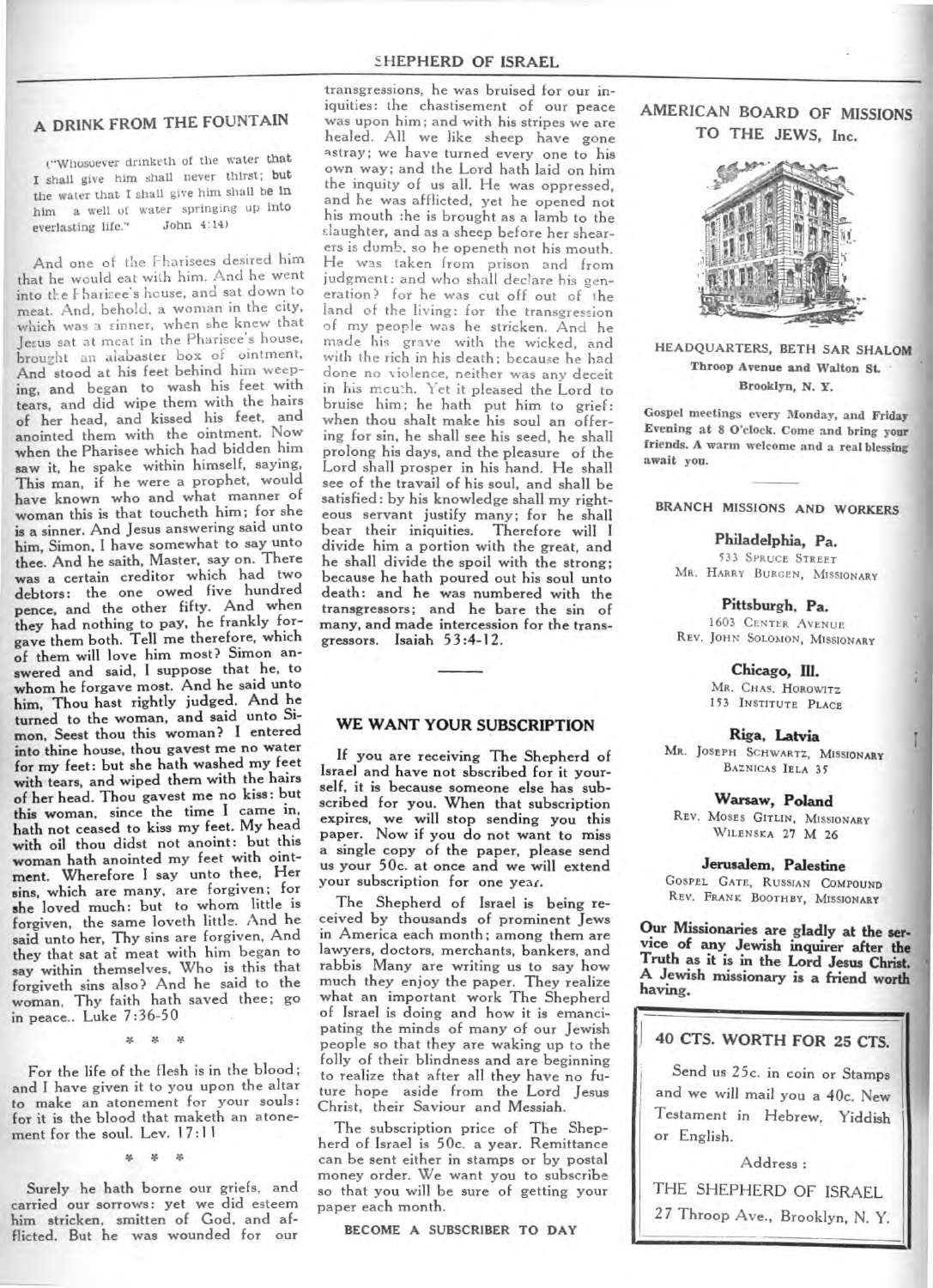נאנצער תורה. דאדורך וועסטו האבען אפענע אויגען און זעהן דאס חיי עולם וואס ישוע המשיח האט פארבעריים פאר יעדען וואם גלויבט אין איהם.

### ווער איז די ביבעל

די ביבעל איז גאטס ווארט. די ביבעל איז א שפינעל פאר אונז זינדיגע מענשען, אונז צו צייגען ווי זינדיג מיר זענען און אז די שטראף פאר זינד איז דער אייביגער טויט ד״ל. - די ביבעל איז א וועג ווייזער צו אונזער ישועה און צום עוויגעז גליק איז ישוע המשיה. איהר לעהרע איז הייליג און איהר אינהאלם איז אמה... לעז די ביבעל צו זיין קלוג. די ביבעל האם ליכט דיך צו פיהרען, שפייז דיד צו שפייזען און כח דיך צו שמארקען. די ביבעל איז די לאנד־קארט פאר רעם רייזענדעז אין דיעזער וועלם. זי איז די פאה: פיז דעם גלויביגען. דורך איהר ווערט דער הימעל געעפענט און דאס עביגע גליק פריי געגעבען שוין אויף דער וועלט און דאם אייביגע לעבען רארט אויבען צו אלע וואס גלויבען אין ישוע המשיח.

# ועל חמא שחמאנו…. בשנאת חנם א לעבעדיג ביישפיעל

" יר האבעו שויו אסאר מאל געהערט און געועהו " ווי מענשען קאנען ליעב האבען איינעם פשום אהבת נפש, און אנדערע ווידער האסען איינעם עד חרמה אלץ צוליעב א זעלבסטזיכטיגע אורזאד. אלע אַזאָלכע ליעבעס און שנאה, ווי גרויס זיי זאַלען נישט זיין ענדיגען ביים קבר פון אוא פערואן.

איין אויסנאהם האט די געשיכטע צו פערצייכענען מיט ישוע המשיח וועמען אַ טייל וועלט האַט תמיד געליעכט און וועט איהם ליעבען ער עולם, צוליעכ אורזאַכען וואָס מיר וועלען שפּעטער זעהן, וועמען אן אנדערע מייל פון דער מענשהיים האם תמיד געהאסט, ממש עד חרמה, "על לא חמס עשה ולא מרמה בפיו". (ישעיה נ"ג. מ')

עם איז פאראן א תלמוד׳ישער מאקסים: אין כח לישראל אלא בפה. די מעגליכע קללות וואס א איד באנוצט אויף איינעם וואס איז איהם נישט אזוי זעהר צום הארצען, קללות וואם קיין אומה ולשון פארמאנמ. וועם דיעוע באהויפמונג באשטעטיגעו. בעואנדערם ווען עם אנבעטריפט ישוע המשיח וועמען פינסטערלינגע האבען אומגעעגדערט צו פאר־ שיעדענע צונעמען, און איז ביי זיי באַטיטעלט מיט שאנדהאפטע פראגען. איהם האסענדיג פארגעסט מען אויך נישט דעם גלויביגען אין ישוע המשיח.

דער אידישער פאַנאַטיזם זאַנט אַז ישוע איז געוועז 8 פאלשער נכיא-דאגעגען זאגען אכער אנדערע. דארונטער די גרעסטע גייסטער פון אלע צייטען, או די דכרי אלהים חיים וואם ישוע המשיח האט גערעדט האם קיין פאלשער נביא נישם געקאנם רעדען.

דער אידישער פאנאטיזם זאגט אז ישוע הנוצרי איז געווען א מגרף און א פארפיהרער וועלכער האט דעם טויט טייער פארדיענט, מיליאנען אנדערע מענשען ואגען אבער, או ישוע האט זיי און זייערע עלטערן בעפרייט פון עכודה זרה און זיי געברענגט צום אלהי אברהם יצחק ויעקב און זיי בעפריים פוז

היילינען משיח וואם איו דער צענטרום פון דער זינד און שאול תחתיה. אואלכער קאן אודאי קיין מגדף און פארפיהרער נישט זיין.

דער אידישער פאנאטיזם זאגט אז ישוע הנוצרי איז געווען אַ פֿאַרפֿיהרער און מ׳דאַרף פֿון איהם אוועק לויפען אין שווארצען חורכן אריין און אווי לויפען זיי שוין אהין זיים 1900 יאהר, מיליאנען אנדערע מענשען אבער זעהען אין איהם די קדושה וטהרה, אהבה און רחמנות, ישועה ונחמה אהו א שיעיר און אהן א ברעג.

דער אידישער פאנאטיזם האלט איהם פאר אז "אבן נגף וצור מכשול" און מילי־מיליאנען אנדערע בענשען ועהען אין איהם ראם "אור גוים" (ישעיה כ"ב, 6) און זיי האבען נישט גענוג לויב־געזאנג פאר איהם.

ווער האט דא רעכט, אידישער פאנאטיזם אדער רי גרויסע וועלט? יוער ?

#### שנאה צי ישוע׳ם תלמידים

ישוע המשיח האט נאך פאר איבער 1900 יאהר צוריק נעואנט צו זיינע תלמידים "אם רדפו אותי גם אתכם ירדפו". עד היום זענעז זיינע תלמידים. עדעלע און אמת'ע אידען, באטיטעלט מיט דעו פארגיפטעטען טיטעל משומדים און מ'האסט זיי בתכלית השנאה. שונאי המשיח מיינען אפנים או מיט זייער פערזשאווערטען האס צו ישוע המשיח און צו זיינע נאכפאלגער וועלען זיי אבשטעלען דעם שטראם צו דיעזער משיח'ישער אמונה וואס גאט אליין האם נעשטיפטעט. עם איז שוין איין אלטער כלל וואם נאט האט אנגעפאנגען קאן קיינער נישט אבשטעלען!

אואלכע אנגריפען, ווי שמערצליך זיי זאלען נישט זיין, וועלען אונז דאר נישם צוריק האלטען צו מהוז די עבורת הקודש, צו פערבריימען דעם אמת אין ישוע המשיח אין ווארט און שריפט, הן צו אירען והן צו די אומות העולם (אין זייערע בתי תפלות) אונ־ טערדריקען אדער וועלען שטערען אוא ארבייט וואלט מיינען צו פארגרעסערען און מעהר פארביטערעו דאם אידישע גלות וואם איז אווי אויד גענוג פינסטער און ביטער.

ווען אירען זאַלען זיך אַבער גענוי בעקאַנט מאַכען מים די טעטיגקייטען פון מיסיאנערן וואס איז תמיד לטובת ישראל וואלטען זיי אויפגעהערט צי האסען. בתוך כדי דבור ווילען מיר אויפמערקזאם מאכעז

די שונאי המשיח, וואם שנאה האם תמיד אויפגע־ טון און וואָם זי אַקאָמפּליצירט נאָך עד היום.

אין יומא מ' הייסט עס: "בית שני מפני מה חרוב מפני שנאת חנם". ווייל מ'האט ראמאלם געהאסט ישוע המשיח און איהם דן געווען למיתה.

אוי ווי דארפען זיך אואלכע אידען קלאפען אין הארצעו "ועל חמא שחמאנו... בשנאת חנם"! אָבער ניין--דער קלאָםּ אַליין וועט נישט העלפען. אם דער משל רעדם פאר זיך אליין.

8 פארמערס 8 ברון האט זעהר שטארק אנגע־ הויבען צו שטינקען. ער האָם געוואַלט מיט זאַלין די ברון אויסרייניגען -- עם האט נישט געהאלפען. ער האט געוואלט מיט אויסקאלעכען דעם עיפוש בעזייטיגען - עם האט אויך נישט געהאלפען. ביז ער האט אויסגעפאמפט דאס גאנצע וואסער פון ברון און אויסגעפינען פון וואַנען דער געשטאַנק קומט, ער האט דארט געפינען אז א גע׳פנר׳טע קאץ איז געלעגען אין דעם אבנרונד פון ברונען, צו רייניגען

א ברונען דארף מען ערשט די גע'פגר'טע קאין ארויס נעמען פון דארט.

דער מוסר השכל איז: ארויס מיט דער גע'פגר'טע קאץ פון הארצען- ארויס מיט דער שנאה. ווייל נאט האט די וועלט אזוי געליעכט אז ער האט גע־ געבען זיין איינגעבוירענען זאהן כדי אלע וואם וועלען אין איהב גלויבען ואלען נישם פארלוירעו געהן זאנרערן האבען אייביגעם לעבען.

תשליך

דער איר לויפט די זינד אבוואשען אין זיינע אויגען איז א טרעהר ער טרייסעלט אויס די טאשעו די זינד זאל איהם נישט פלאגען מעהר.

> אלץ איז דארט אין וואסער שטראם המאים ופשעים גאנצע פעק... ראך בלייבט אויף זיין הארץ א גרויסער שווארצער פלעס.

דער טייך רוישט, ער איז ברוגז אוועק געהט פון מיר אידען... נים טרייסעלט אייערע קעשענעם לאום אב, לאום מיר צופרידעו.

ניט דאס וואסער קאן אייך העלפעו נייערט דאס בלוט פון משיח... ער האט עם פארגאסען פאר אייך שטעהט ניט, לויפט צו איהם ניד.

נור ישוע המשיח קאן אייך באפרייען אצינד ווייל ער האט טייער בעצאלט (ושעיה נ"ג) פאר אלע אייערע זינד...

### אונזערע מיסיאנען:

ברוקלין, ג. י. רעוו. לעאפאלר סאהו 27 מרום עוועניו

פילאדעלפיא, פא. מר' האררי בויינעו 535 ספרוס סטריט

פימסכורג, פא. רעוו. דושאן סאלאמאן 1603 סענטראַל עוועניו

שיקאנא. אילינאי מר. טשארלם האראוויץ 153 אינסטיטוט וליים

ריגא. לאטוויא מר. יוסף שווארץ באוניקאם איעלא 35

ווארשא. פוילין רעוו. משה גיטלין ווילענסקא 27 מ 26

ירושלים. פאלעסמינא נאספעל גייט, רוסישער קאמפאונד רעוו. פרענק בוטהביי